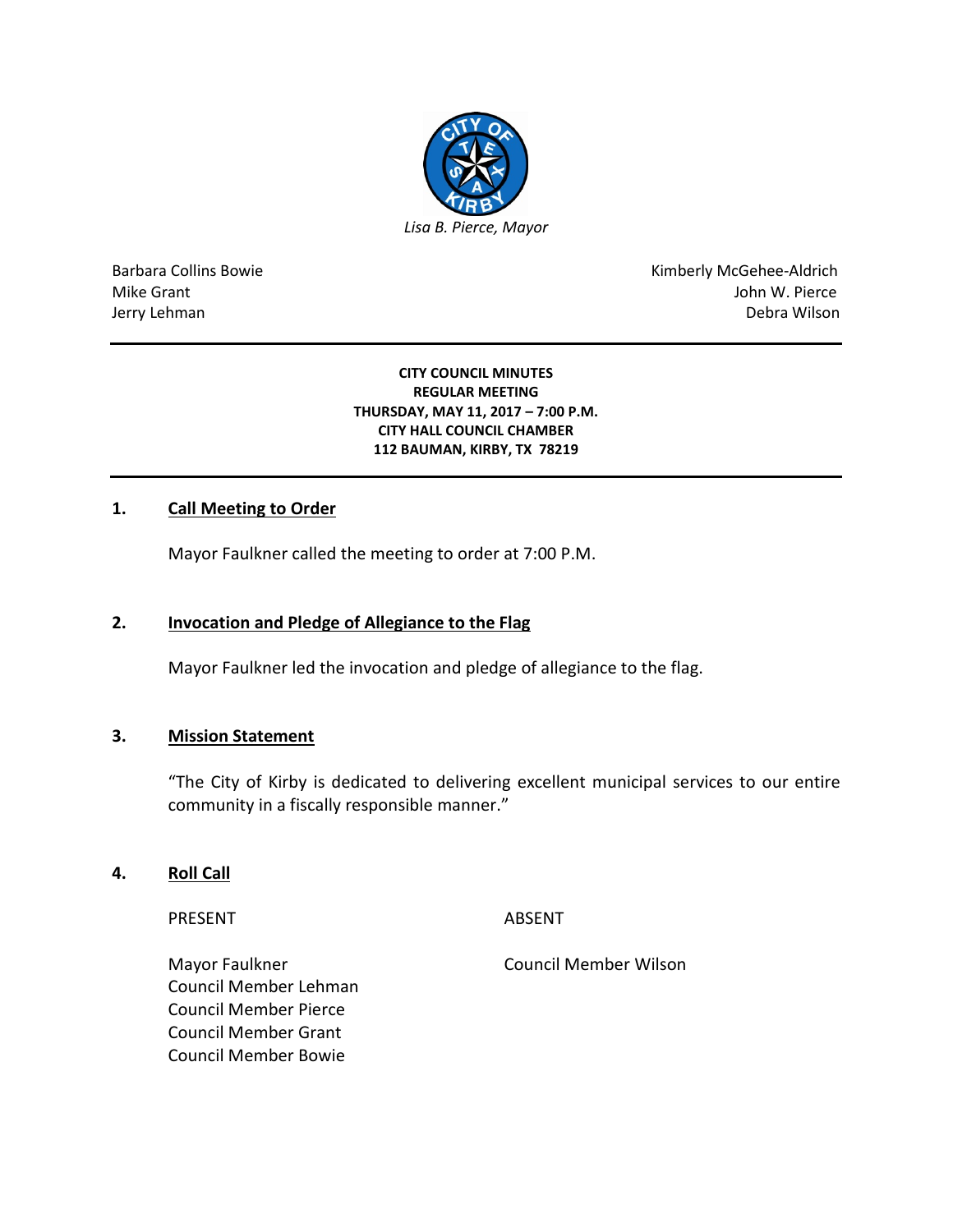## **5. Citizen Participation**

1. Roger Romens – He requested an explanation for the April 13, 2017 minutes approved on April 27, 2017 regarding item 7.a. The motion unanimously approved is not in the written minutes. He asked when the residents of Kirby may expect a response from Council pertaining to these minutes.

2. Helga Anderson – She thanked Mayor Faulkner and Officer Thompson for their assistance with her neighbor. She thanked Roger Aguillon for resolving her sewer issue. She asked for help regarding old tires as breeding areas for mosquitoes.

3. Sam Richardson and Stephanie Powell, Senior Vice-Commander of VFW 2059. Senior Vice-Commander Powell stated the new commander is Robert Martinez and invited Council to attend their June 24, 2017 Community Yard Sale and Hawaiian style luau. Senior Vice-Commander Powell provided an overview of the scholarships they offer to area youth.

## **6. Consent Agenda**

- a. Approval Of Regular Meeting Minutes April 27, 2017
- b. Acceptance Of Quarterly Financial Report For Period Ending March 31,2017
- c. Acceptance Of Quarterly Investment Report For Period Ending March 31, 2017

Council Member Grant moved to accept the Consent Agenda; seconded by Council Member Lehman. With all voting, "aye" the motion carried.

## **7. Discussion And Possible Action**

## a. Discussion And Possible Action To Accept Resolution No. 2017-688 Naming The Kirby Fire Station Kevin Riedel Fire Station

Council Member Grant moved to accept Resolution No. 2017-688 Naming the Kirby Fire Station Kevin Riedel Fire Station; seconded by Council Member Bowie.

With all voting, "aye" the motion carried with a 5-0 vote.

Mayor Faulkner presented former Fire Chief Kevin Riedel Resolution No. 2017-688 naming the Kirby Fire Station Kevin Riedel Fire Station.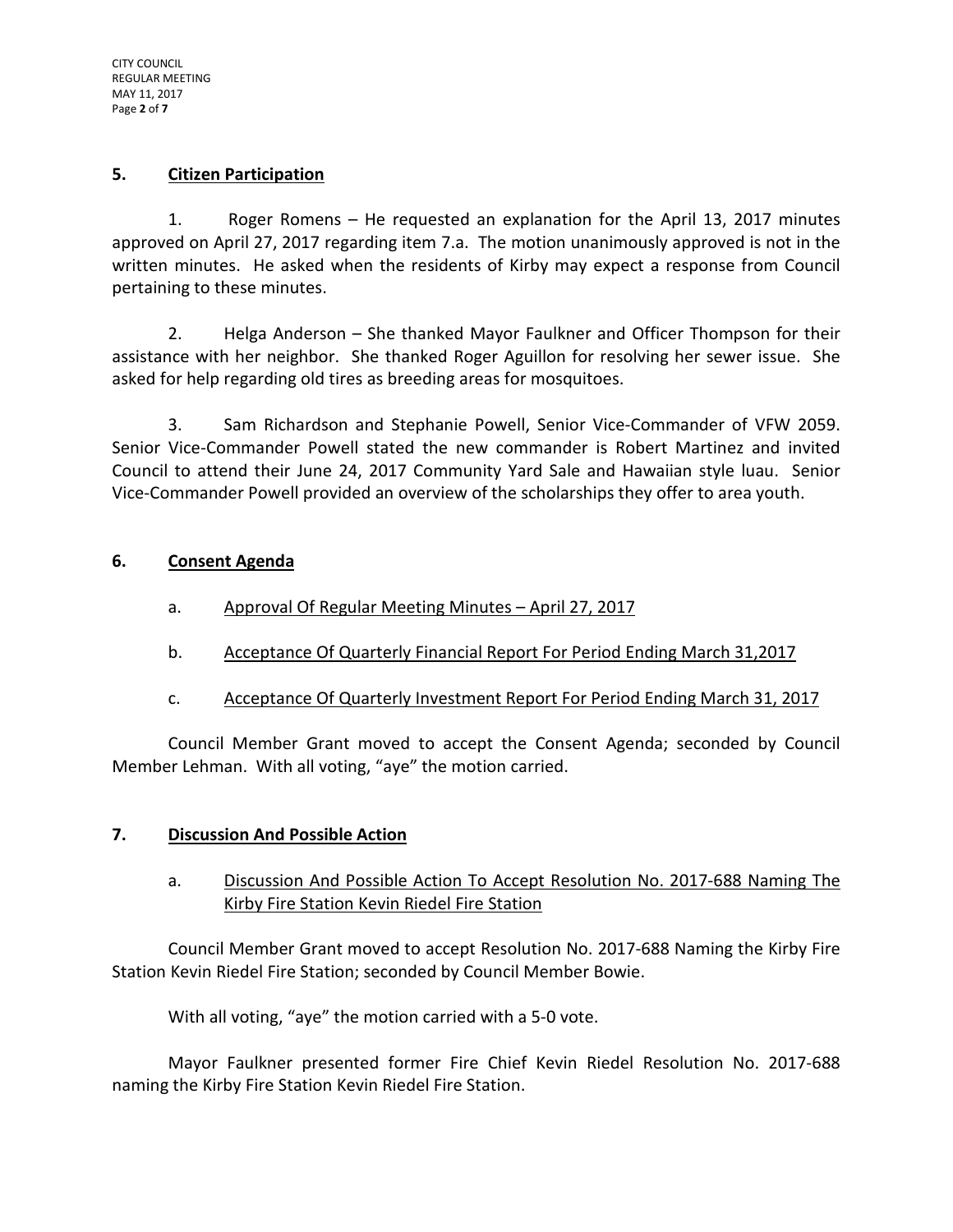Kevin Riedel thanked everyone for the awesome honor of having the fire station being named after him.

# b. Discussion And Possible Action To Consider A Request By National Youth Sports To Hold An Event In Friendship Park

Paul Tibbitts, Regional Director, National Youth Sports – a non-profit organization, and Frank Valdez, Event Coordinator, presented an overview of their organization and history. The event is a community outreach event, 'Fighting Crime and Changing Lives through Sports.'

The event is planned for Sunday, June 11 and will include basketball, volleyball, flag football clinics and games. There will be motivational speaking by NYS, Judson athletics, SAPD and NBA player Jordan Clarkson. The event will be free to all participants and will include several attractions as well as free food.

City Manager Vernon provided the cost estimate for use of Friendship Park for the event. \$150 refundable cash deposit, \$120 rent, \$1,050 security, public works staff and supplies \$620, and emergency management services \$250. The total cost is \$2,040.

Mayor Faulkner asked for staff's recommendation. City Manager Vernon said because the event is so close, she needs to know if Council is approving to sponsor the event. If so, we will work with them for what is required and there will not be any fees for them. The City would incur some expenses.

After discussing the event and the costs associated with the event, Council Member Grant moved to approve sponsoring the event hosted by National Youth Sports at Friendship Park on June 11, 2017; seconded by Council Member Bowie.

With all voting, "aye" the motion carried with a 5-0 vote.

# c. Discussion And Possible Action Regarding An Outdoor Movie Equipment Request By The Parks And Recreation Committee

Council Member Pierce moved to table this item until the Parks and Recreation Committee can meet to provide their recommendation; seconded by Council Member Grant.

With all voting, "aye" the motion carried with a 5-0 vote.

d. Presentation, Discussion And Possible Action On The Kirby/Bexar County Joint Animal Shelter Project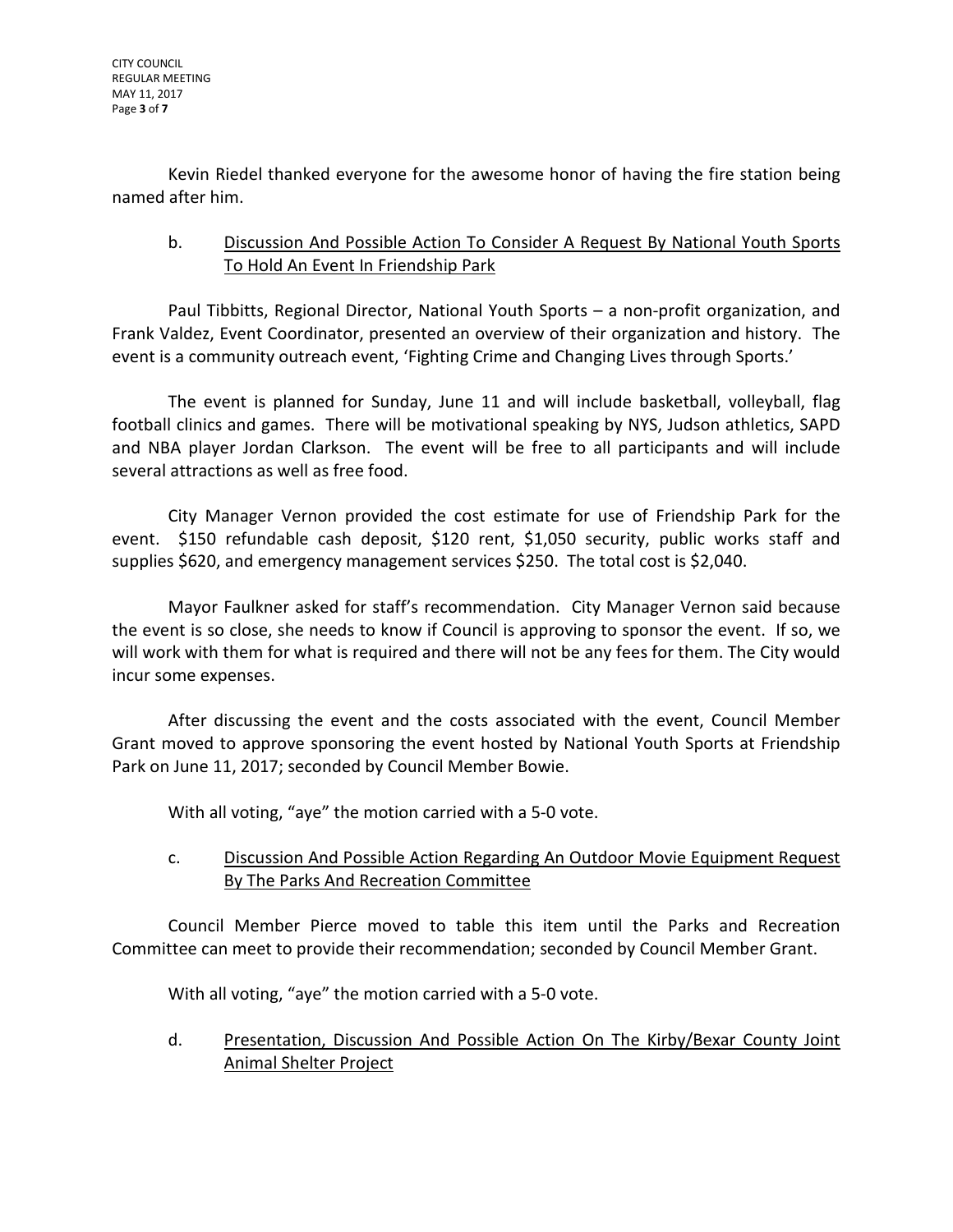City Manager Vernon provided an update on the facility. The construction is completed on the new facility. On May 15, 2017 there will be a soft opening and a Grand Opening/Open House on Saturday, June 10, 2017, 10:00 A.M. – noon. She said the facility needs a name and Council Member Grant moved to name the facility Kirby Bexar Animal Facility; seconded by Council Member Bowie.

Council Member Lehman stated the sound proof fence looks great on the south side of the facility and asked if another fence could be constructed on the east side of the facility to help minimize the noise from the facility. He said he would like to know the cost.

With all voting, "aye" the motion carried with a 5-0 vote.

# e. Discussion And Possible Action To Consider An Adopt-A-Spot Application For Ceja Park

Mayor Faulkner said Jennifer Johnson submitted an Adopt-A-Spot application for Ceja Park. She wants to beautify the Park by planting flowers and maintaining the Park.

Council Member Grant moved to accept Jennifer Johnson's request to Adopt-A-Spot for Ceja Park; seconded by Council Member Lehman.

With all voting, "aye" the motion carried with a 5-0 vote.

f. Discussion And Consideration Regarding Approval of Canvassing The General Election Returns And Declaring The Results Of The General Election Held May 6, 2017, For The Purpose Of Electing One (1) Mayor And Three (3) Council Members To The City Of Kirby

Ms. Jo Harvey presented the following Election results for the canvass:

A total of 336 votes were cast in the combined Early Voting and Election Day May 6, 2017. Mayor: Roger Romens received 50 votes during Early Voting and 29 votes on Election Day with a total of 79 votes; Lisa B. Pierce received 175 votes during early voting and 73 votes on Election Day with a total of 248 votes. Council Members: Mike Grant received 141 votes during Early Voting and 59 votes on Election Day with a total of 200 votes. Barbara Collins Bowie received 127 votes during Early Voting and 57 votes on Election Day with a total of 184 votes. Kimberly McGehee-Aldrich received 147 votes during Early Voting and 69 votes on Election Day with a total of 216 votes. LeAnn M. Gonzales received 82 votes during Early Voting and 34 votes on Election Day with a total of 116 votes.

The official canvass of the returns of the general election held on May 6, 2017 reflects that the following persons were duly elected to the respective positions shown: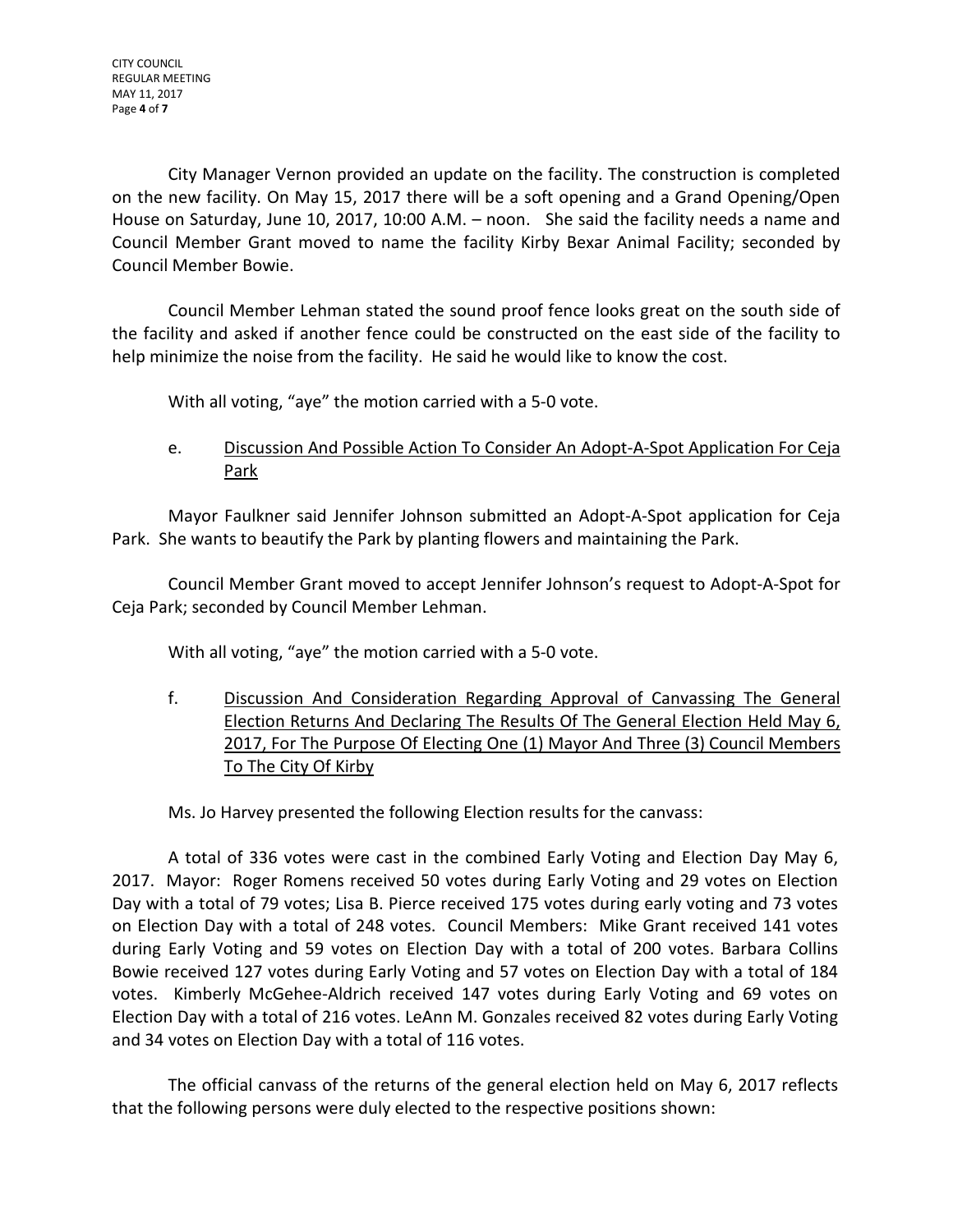CITY COUNCIL REGULAR MEETING MAY 11, 2017 Page **5** of **7**

> Mayor: Lisa B. Pierce Council Member: Mike Grant Council Member: Barbara Collins Bowie Council Member: Kimberly McGehee-Aldrich

# g. Discussion And Consideration Of Resolution No. R-2017-689 Canvassing The Returns And Declaring The Results Of The General Election Held May 6, 2017

Council Member Lehman moved to accept Resolution No. R-2017-689 canvassing the returns and declaring the results of the General Election held May 6, 2017; seconded by Council Member Bowie.

With all voting, "aye" the motion carried with a 5-0 vote.

## h. Presentation Of Certificates Of Election To Newly Elected Officials

Mayor Lisa B. Pierce, Council Member Mike Grant, Council Member Barbara Collins Bowie, and Council Member Kimberly McGehee-Aldrich were presented their certificates of election.

## i. Administration of Oath Of Office To Newly Elected Officials

City Secretary Cox administered the Oath of Office to Lisa B. Pierce, Mayor; Mike Grant, Council Member; Barbara Collins Bowie, Council Member; and Kimberly McGehee-Aldrich, Council Member.

## j. Recognition Of Outgoing Council Members

Mayor Pierce recognized former Mayor Stephanie Faulkner with a plaque and gift basket for her service to the City of Kirby.

## k. Discussion And Possible Action To Elect A Mayor Pro-Tem For The Term May 2017 - May 2018

Council Member Grant moved to elect Jerry Lehman as Mayor Pro-Tem for the term May 2017 – May 2018; seconded by Council Member Pierce.

With all voting, "aye" the motion carried with a 5-0-1 vote. (Council Member Lehman abstained)

## **8. Requests and Announcements**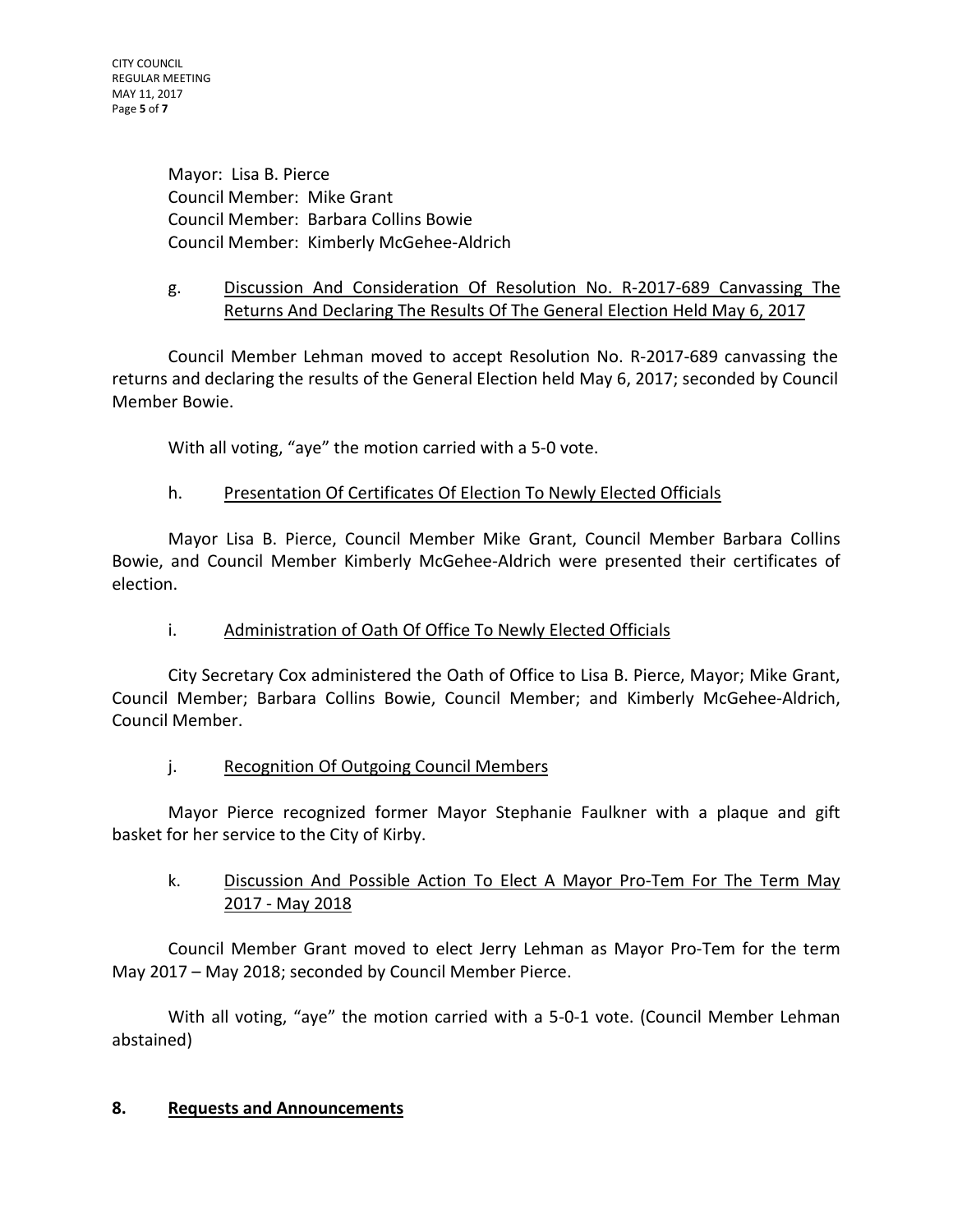## a. Requests By Mayor And Council Members For Items To Be Placed On Future City Council Agendas And Announcements On City Events/Community Interests

Council Member Bowie – She asked to be designated Kirby's representative at NE Partnership meetings because she attends them on a regular basis. She requested an update on the Senior Center. She congratulated the Mayor and Council Members and said she is looking forward to working together for the City because she loves Kirby.

Council Member Aldrich – She thanked everyone who voted.

Mayor Pro-Tem Lehman – He thanked the Council for their confidence in him to serve as Mayor Pro-Tem. He said he was not able to attend HOBO Fest due to a medical reason, thanked everyone for voting and hoped to see this many people in the audience at the next meeting.

Council Member Grant – He thanked everyone for attending the meeting. City Council does their best to make the right decisions for the City.

Council Member Pierce – He congratulated everyone who was elected. This week is Correctional Officers' Week and next week is Police Officers' Week. HOBO Fest was awesome.

Mayor Pierce – She thanked everyone who voted and thanked all the participants in the election. It takes a lot to sign up to run in an election. We all love Kirby and have a lot of work to do. She expressed the committees are working hard and that the City belongs to everyone. She said we all have to be accountable and she has a lot of ideas she wants to put forward, and has heard from others with their ideas they want put into place. She said she is looking forward to working with all the committees, community and civic organizations, VFW, Hermann Sons, and 4-H, all that make Kirby what Kirby is. The VFW will host a Mother's Day event with a steak dinner for \$13.00 and the event is open to the public. She requested an update on the pool and gates for the Gaiety storage lot on the next agenda. Also, the Parks and Recreation Committee have not been able to conduct meetings due to the lack of quorum. If Council needs to act on this, place an item on a future agenda for action so the Committee can move forward. She thanked everyone for attending the meeting.

## **9. Adjournment**

The meeting adjourned at 8:05 P.M.